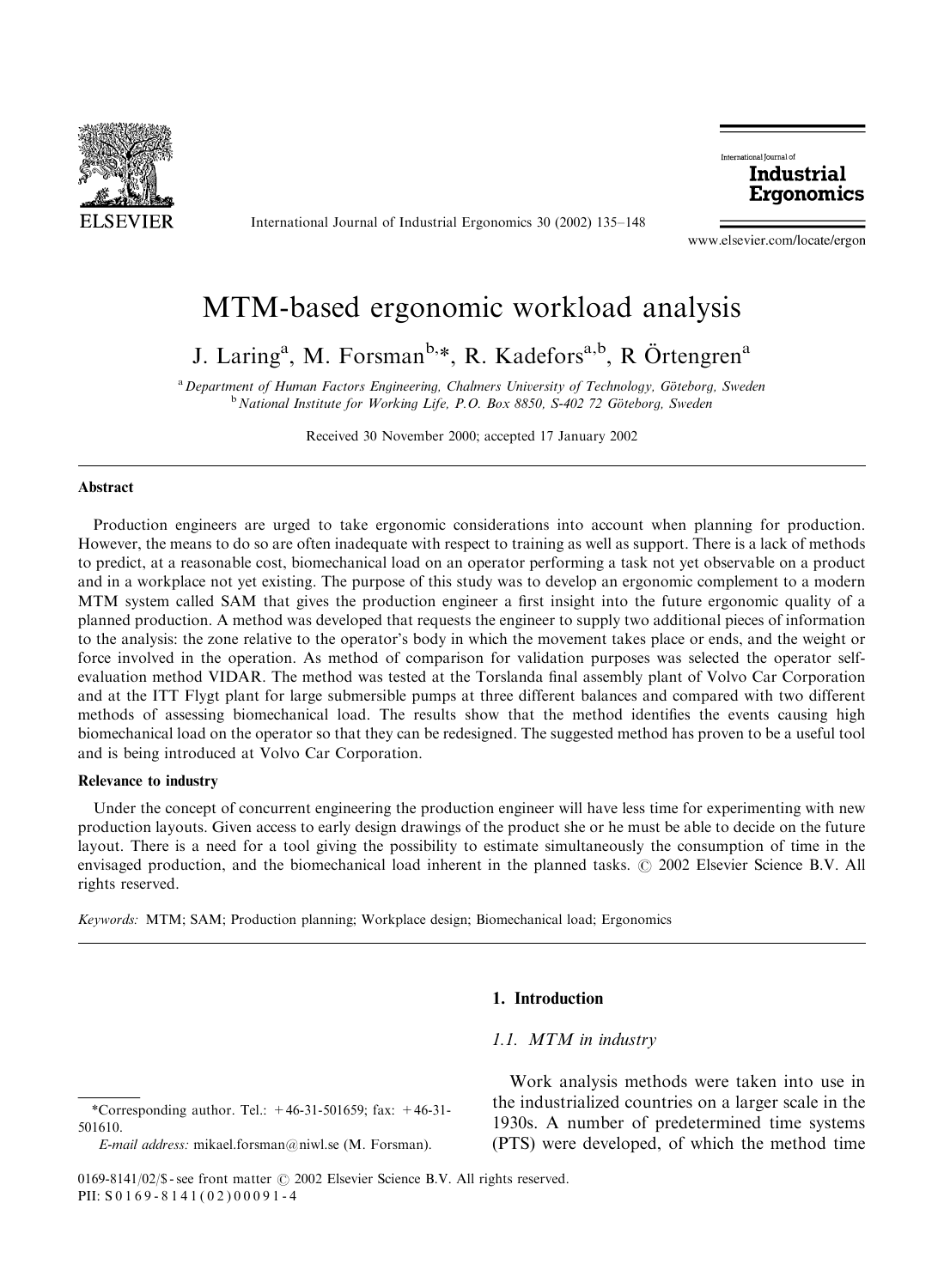measurement (MTM) method was developed by Maynard in the United States (Maynard et al., 1948). One reason why the MTM system became the one most widespread is probably due to the fact that it was made publicly available with no economical or judicial claims on behalf of the inventor. The MTM Association for Standards and Research was founded in the United States in 1951. The managing director of the Volvo Car Corporation, took the responsibility of introducing MTM in Sweden, and the first installation of MTM was made at the Volvo engine factory in Skövde in 1950. The work lead to the foundation of the Swedish MTM Society in 1955 as a result of an initiative from a sub-committee of the Swedish Academy of Engineering Sciences (IVA). The strong interest in the MTM system may be explained by the potential it holds in rationalization of work and the possibility for employers and unions to negotiate and agree on piecework contracts (Luthman et al., 1990).

In Sweden, IVA decided to exclude physical workload from the agenda of all its work study sub-committees and consequently the research on production technology and work physiology was separated. During the late 1960s and early 1970s the MTM system was criticized and associated with Taylorism. Production technology was no longer in focus in an industry that was being more oriented towards market and product development. The piece-rate system was commonly replaced by time-rates. In the middle of the 1970s the Swedish MTM Society was dissolved and the previous general interest for MTM was often turned to its opposite (Luthman et al., 1990). However, in practice the MTM system and its modern versions are in widespread use in many companies and is used to calculate production times for line balancing, line pace setting and in calculation of business tenders.

### 1.2. SAM

An analysis using the basic level of MTM, MTM-1, is a very time-consuming task. This led already during the 1950s to initiatives to combine MTM data in order to simplify and thus decrease

time needed for analysis. The Swedish MTMsociety took the initiative to a work that led to the development of MTM-2 that in 1965 was accepted by the International MTM Federation as an international standard. The work continued with the creation of MTM-3 that, however, never was widely accepted. During the 1970s a project was therefore carried out that resulted in the SAM system in order to shorten the time needed for analysis but eliminate the defects found in the MTM-3. SAM groups several MTM-1 movements into one SAM movement and excludes many special cases. The analysis is simplified resulting in shorter times both to learn how to use the system and to carry out an analysis, and the loss of precision is not discouraging (SAM-2 Kompendium, 1995). Similar systems have been developed elsewhere for much the same reason, such as MOST and MTM-UAS. Many of the modern developments of MTM derivatives have also been computerized (for a review, see Karger and Bayha, 1987).

#### 1.3. MTM as base for ergonomic evaluation

Studies to use the information received from MTM for ergonomic evaluations have been carried out in Germany since the early 1980s. Calculation of the distribution of the work task over the different body regions, giving the possibility to detect an uneven balance between load on the right and left hands during work by means of MTM-1, was done by Kühn and Laurig (1990). They concluded that the most appropriate is a ''pragmatic ergonomic approach'' and that this approach has a problematic process of validation but is acceptable because of its reproducibility.

In the computer program ErgoMOST (H.B. Maynard and Company, Inc.) the methodology of MOST is used as an ergonomic survey tool. It is a special program, separated from the corresponding MOST software, in which it is possible to define e.g. joint angles, grip type, external forces and repetition in order to get an assessment of biomechanical load during a work sequence. However, the level of detail and thus the time needed to analyze a work sequence may be